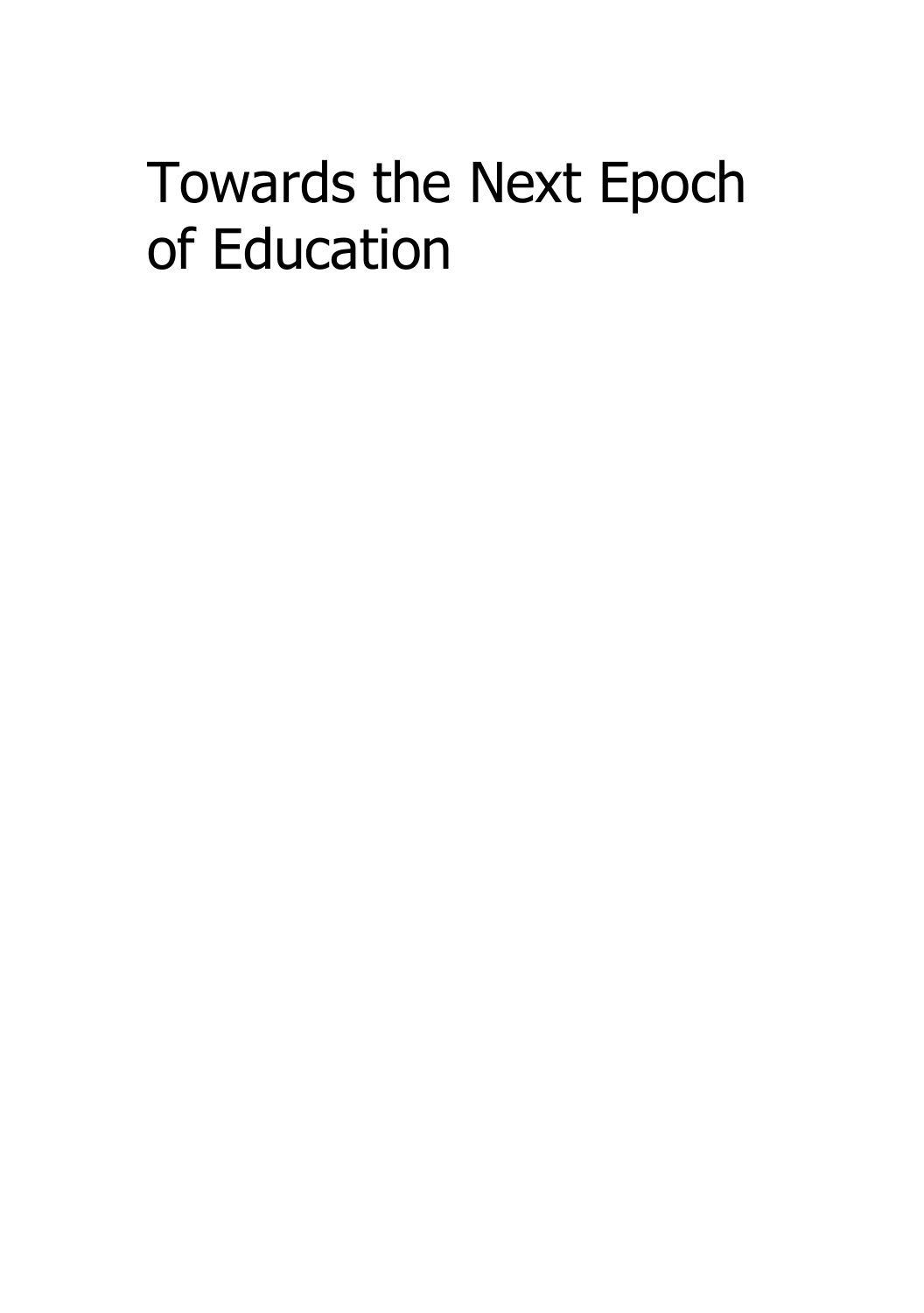All rights reserved.

This edition is protected by the Bulgarian Copyright Law (adopted 1993, amended 1994, 1998, 2000, 2002, 2005, 2006, 2007, 2009, 2011, 2014, 2015, 2018, 2019).

No part of this book may be reproduced or utilized in any form or by any means, electronic or mechanical, including photocopying, recording, or by any information storage and retrieval system, without permission in writing from the Bulgarian Comparative Education Society and individual contributors.

BCES Conference Books are indexed in EBSCO, ERIC, and DOAJ (Directory of Open Access Journals).

- © 2022 Bulgarian Comparative Education Society (BCES)
- © 2022 Nikolay Popov, Charl Wolhuter, Louw de Beer, Gillian Hilton, James Ogunleye, Elizabeth Achinewhu-Nworgu, Ewelina Niemczyk

ISSN 2534-8426 (online)

ISBN 978-619-7326-12-3 (online)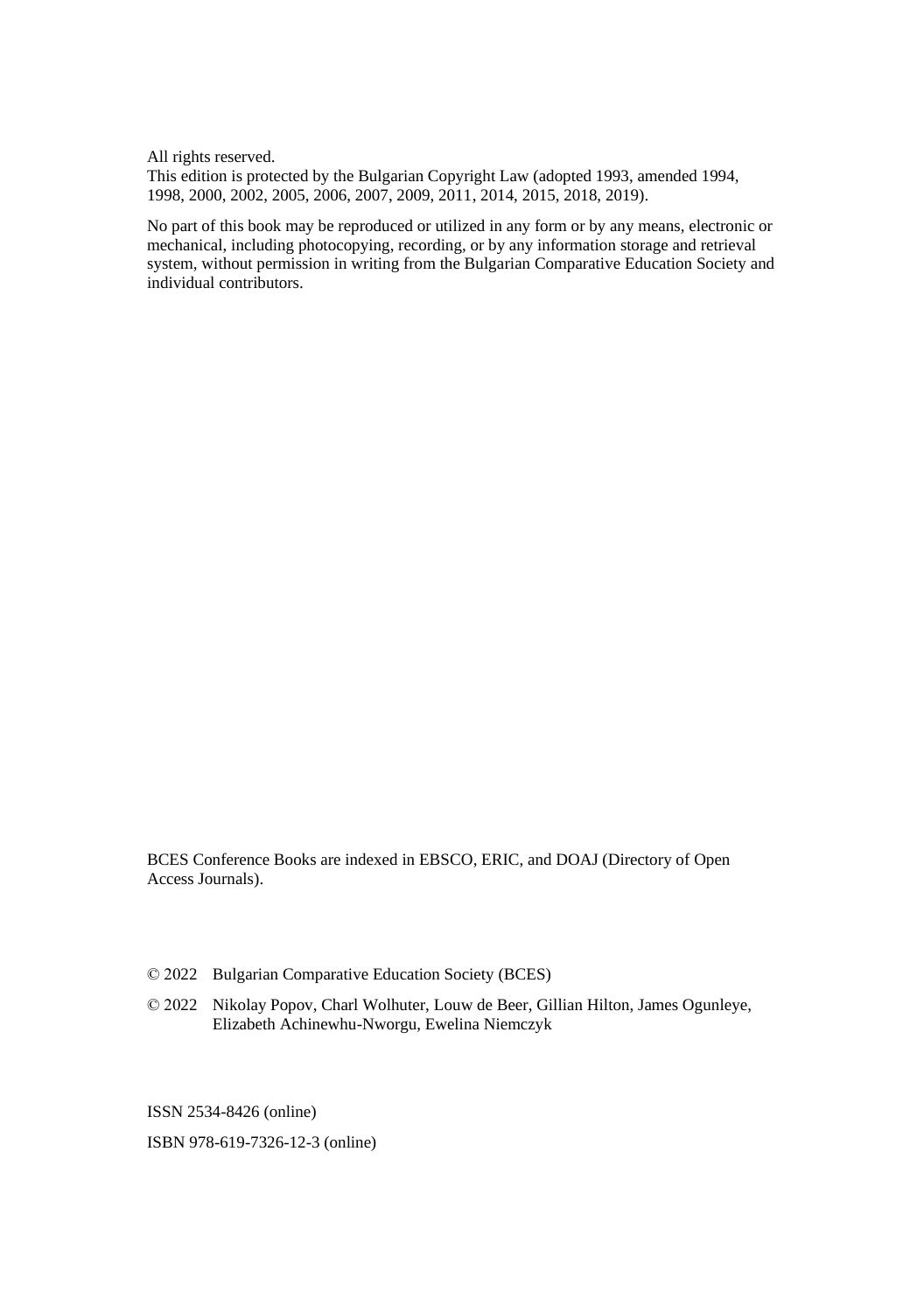## Towards the Next Epoch of Education

BCES Conference Books

Volume 20

**EDITORS** 

Nikolay Popov, Editor-in-Chief Charl Wolhuter, Editor of Part 1 Louw de Beer, Editor of Part 2 Gillian Hilton, Editor of Part 3 James Ogunleye, Editor of Part 4 Elizabeth Achinewhu-Nworgu, Editor of Part 5 Ewelina Niemczyk, Editor of Part 6

Bulgarian Comparative Education Society